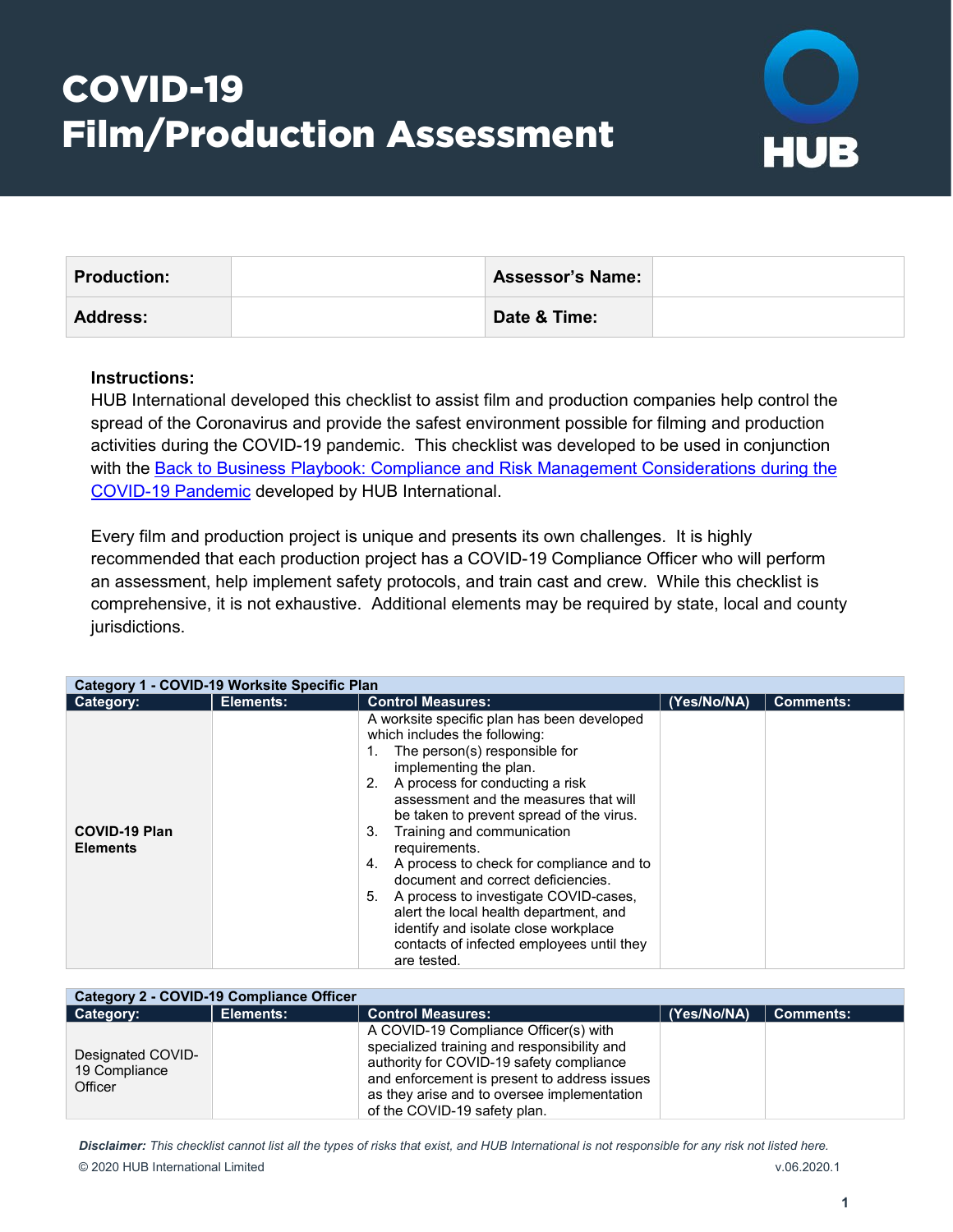| Category 3 - COVID-19 Training for Cast/Crew/Visitors - General Requirements |           |                                                                                                                                                                                                                                                                                                                                                                                                                                                                                                                                                                                                                                                                                                                                                                                                                                                               |             |                  |
|------------------------------------------------------------------------------|-----------|---------------------------------------------------------------------------------------------------------------------------------------------------------------------------------------------------------------------------------------------------------------------------------------------------------------------------------------------------------------------------------------------------------------------------------------------------------------------------------------------------------------------------------------------------------------------------------------------------------------------------------------------------------------------------------------------------------------------------------------------------------------------------------------------------------------------------------------------------------------|-------------|------------------|
| Category:                                                                    | Elements: | <b>Control Measures:</b>                                                                                                                                                                                                                                                                                                                                                                                                                                                                                                                                                                                                                                                                                                                                                                                                                                      | (Yes/No/NA) | <b>Comments:</b> |
| COVID-19 Training<br><b>Elements</b>                                         |           | The following elements are covered during<br>training for all individuals associated with the<br>production including cast, crew, visitors, etc.:<br>Information on COVID-19, preventing<br>1.<br>spread, and who is especially vulnerable.<br>Self-screening at home, including<br>2.<br>temperature and/or symptom checks<br>using CDC guidelines.<br>COVID-19 testing requirements, if any.<br>3.<br>The importance of not coming to work if<br>4.<br>employees have a frequent cough, fever,<br>difficulty breathing, chills, muscle pain,<br>headache, sore throat, recent loss of<br>taste or smell, or if they or someone they<br>live with have been diagnosed with<br>COVID-19.<br>5.<br>When to seek medical attention.<br>6.<br>The importance of hand washing.<br>The importance of physical distancing,<br>7.<br>both at work and off work time. |             |                  |

| <b>Category 4 - Individual Control Measures and Screening - General Requirements</b> |           |                                                                                                                                                                                                                                                                                                                                                                                                                                                                                                                                                                                                                                                                                                                                                                                                                                                           |             |                  |
|--------------------------------------------------------------------------------------|-----------|-----------------------------------------------------------------------------------------------------------------------------------------------------------------------------------------------------------------------------------------------------------------------------------------------------------------------------------------------------------------------------------------------------------------------------------------------------------------------------------------------------------------------------------------------------------------------------------------------------------------------------------------------------------------------------------------------------------------------------------------------------------------------------------------------------------------------------------------------------------|-------------|------------------|
| Category:                                                                            | Elements: | <b>Control Measures:</b>                                                                                                                                                                                                                                                                                                                                                                                                                                                                                                                                                                                                                                                                                                                                                                                                                                  | (Yes/No/NA) | <b>Comments:</b> |
| <b>Individual Control</b><br><b>Methods and</b><br><b>Screening</b>                  |           | The following individual control methods and<br>screening are performed:<br>1. Health screening questionnaires are<br>filled out daily by all cast, crew, and<br>visitors.<br>2. COVID testing is conducted for select<br>individuals (i.e. individuals who cannot<br>wear PPE and those who come into<br>frequent contact with these individuals).<br>3. Symptom screenings and temperature<br>checks are conducted.<br>4. Workers who are sick or exhibiting<br>symptoms of COVID-19 are required to<br>stay home.<br>Frequent handwashing and use of hand<br>5.<br>sanitizer is required.<br>Disposable gloves for workers using<br>6.<br>cleaners and disinfectants and who<br>serve/prepare food are provided and<br>required.<br>7. Cloth face covers are required except as<br>detailed below<br>Physical distancing (>6 feet) is practiced.<br>8. |             |                  |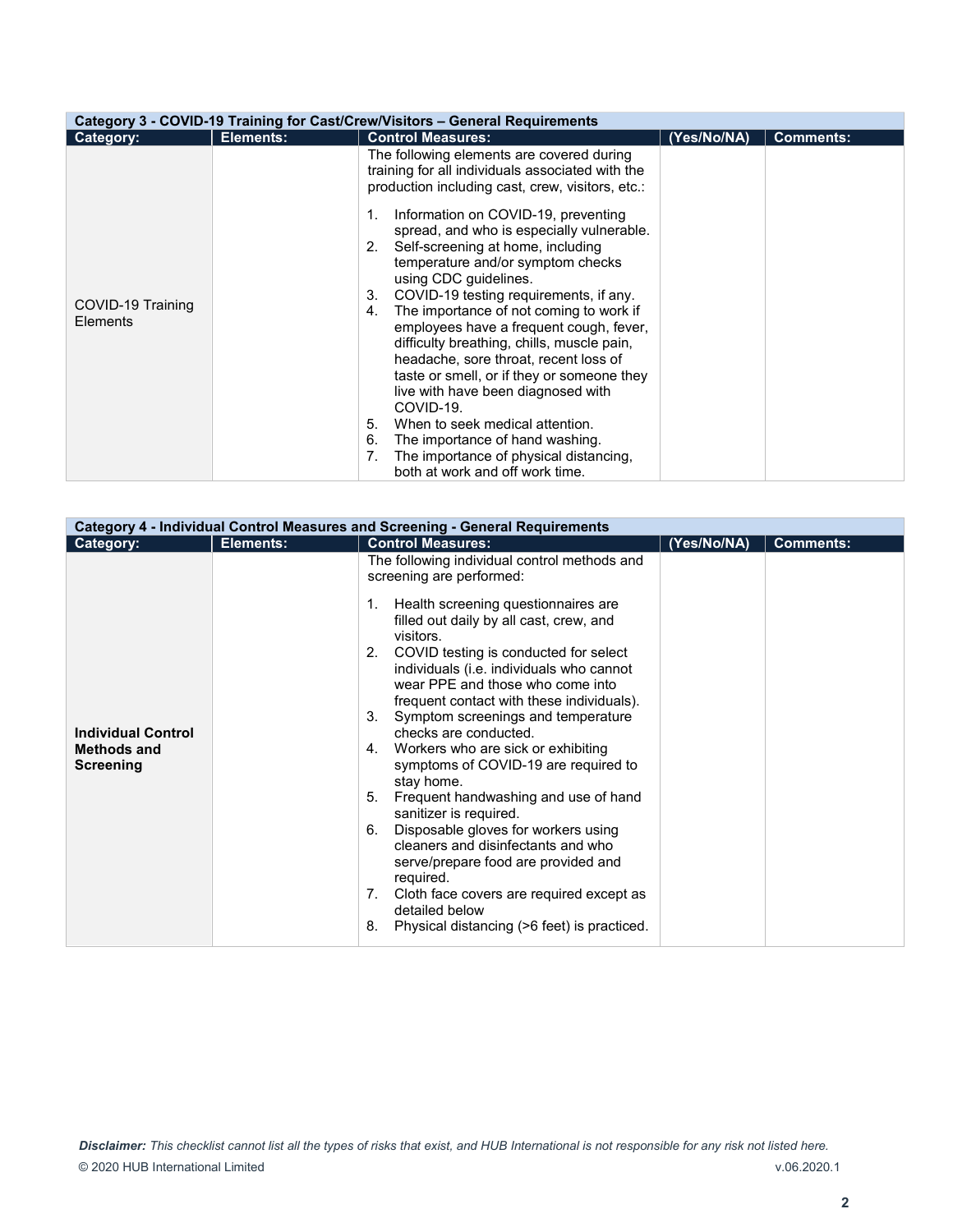| <b>Category 5 - Cleaning and Disinfecting Protocols - General Requirements</b>                                                                                                                                                                                                                                                                                                                                                                                                                                                                                                                                                                                                                                                                                                                                                                                                                                                                                                                                                                                                                                    |                  |  |  |  |
|-------------------------------------------------------------------------------------------------------------------------------------------------------------------------------------------------------------------------------------------------------------------------------------------------------------------------------------------------------------------------------------------------------------------------------------------------------------------------------------------------------------------------------------------------------------------------------------------------------------------------------------------------------------------------------------------------------------------------------------------------------------------------------------------------------------------------------------------------------------------------------------------------------------------------------------------------------------------------------------------------------------------------------------------------------------------------------------------------------------------|------------------|--|--|--|
| <b>Control Measures:</b><br><b>Elements:</b><br>(Yes/No/NA)<br>Category:                                                                                                                                                                                                                                                                                                                                                                                                                                                                                                                                                                                                                                                                                                                                                                                                                                                                                                                                                                                                                                          | <b>Comments:</b> |  |  |  |
| The following cleaning and disinfecting<br>protocols are followed:<br>Thorough cleaning in high traffic areas.<br>1.<br>2.<br>Frequently disinfect commonly used<br>surfaces and personal work areas.<br>Clean and sanitize shared equipment<br>3.<br>between each use.<br>Clean touchable surfaces between shifts<br>4.<br>or between users, whichever is more<br>frequent.<br>5. Equip shared spaces with proper<br>sanitation products, including hand<br>sanitizer and sanitizing wipes and ensure<br><b>Cleaning and</b><br>availability.<br><b>Disinfecting</b><br>Ensure that sanitary facilities stay<br>6.<br><b>Protocols</b><br>operational and stocked at all times.<br>7. Use products approved for use against<br>COVID-19 on the Environmental<br>Protection Agency (EPA)-approved list<br>and follow product instructions and state<br>safety requirements.<br>8. Provide time for workers to implement<br>cleaning practices before and after shifts<br>and consider third-party cleaning<br>companies.<br>Install hands-free devices if possible.<br>9.<br>10. Consider upgrades to improve air |                  |  |  |  |
| filtration and ventilation.                                                                                                                                                                                                                                                                                                                                                                                                                                                                                                                                                                                                                                                                                                                                                                                                                                                                                                                                                                                                                                                                                       |                  |  |  |  |

|                                      | <b>Category 6 - Physical Distancing - General Requirements</b> |                                                                                                                                                                                                                                                                                                                                                                                                                                                                                                                                                                                                                                                                                                                                                                                                                                                                                                                                                                                                                                                         |             |                  |  |
|--------------------------------------|----------------------------------------------------------------|---------------------------------------------------------------------------------------------------------------------------------------------------------------------------------------------------------------------------------------------------------------------------------------------------------------------------------------------------------------------------------------------------------------------------------------------------------------------------------------------------------------------------------------------------------------------------------------------------------------------------------------------------------------------------------------------------------------------------------------------------------------------------------------------------------------------------------------------------------------------------------------------------------------------------------------------------------------------------------------------------------------------------------------------------------|-------------|------------------|--|
| Category:                            | Elements:                                                      | <b>Control Measures:</b>                                                                                                                                                                                                                                                                                                                                                                                                                                                                                                                                                                                                                                                                                                                                                                                                                                                                                                                                                                                                                                | (Yes/No/NA) | <b>Comments:</b> |  |
| <b>Physical</b><br><b>Distancing</b> |                                                                | The following physical distancing guidelines<br>are in place:<br>Implement measures to physically<br>1.<br>separate workers by at least six feet<br>using measures such as physical<br>partitions or visual cues (e.g., floor<br>markings, colored tape, or signs to<br>indicate where workers should stand).<br>Reconfigure office spaces, cubicles, etc.<br>2.<br>and decrease maximum capacity for<br>conference and meeting areas.<br>Adjust in-person meetings, if they are<br>3.<br>necessary, to ensure physical distancing.<br>4. Stagger employee breaks in compliance<br>with wage and hour regulations, if<br>needed.<br>5. Reconfigure, restrict, or close common<br>areas and provide alternative where<br>physical distancing can be practiced.<br>Limit the number of individuals riding in<br>6.<br>an elevator and ensure the use of face<br>covers.<br>Utilize work practices, when feasible and<br>7.<br>necessary, to limit the number of<br>employees at the site at one time, such<br>as telework and modified work<br>schedules. |             |                  |  |

*Disclaimer: This checklist cannot list all the types of risks that exist, and HUB International is not responsible for any risk not listed here.* © 2020 HUB International Limited v.06.2020.1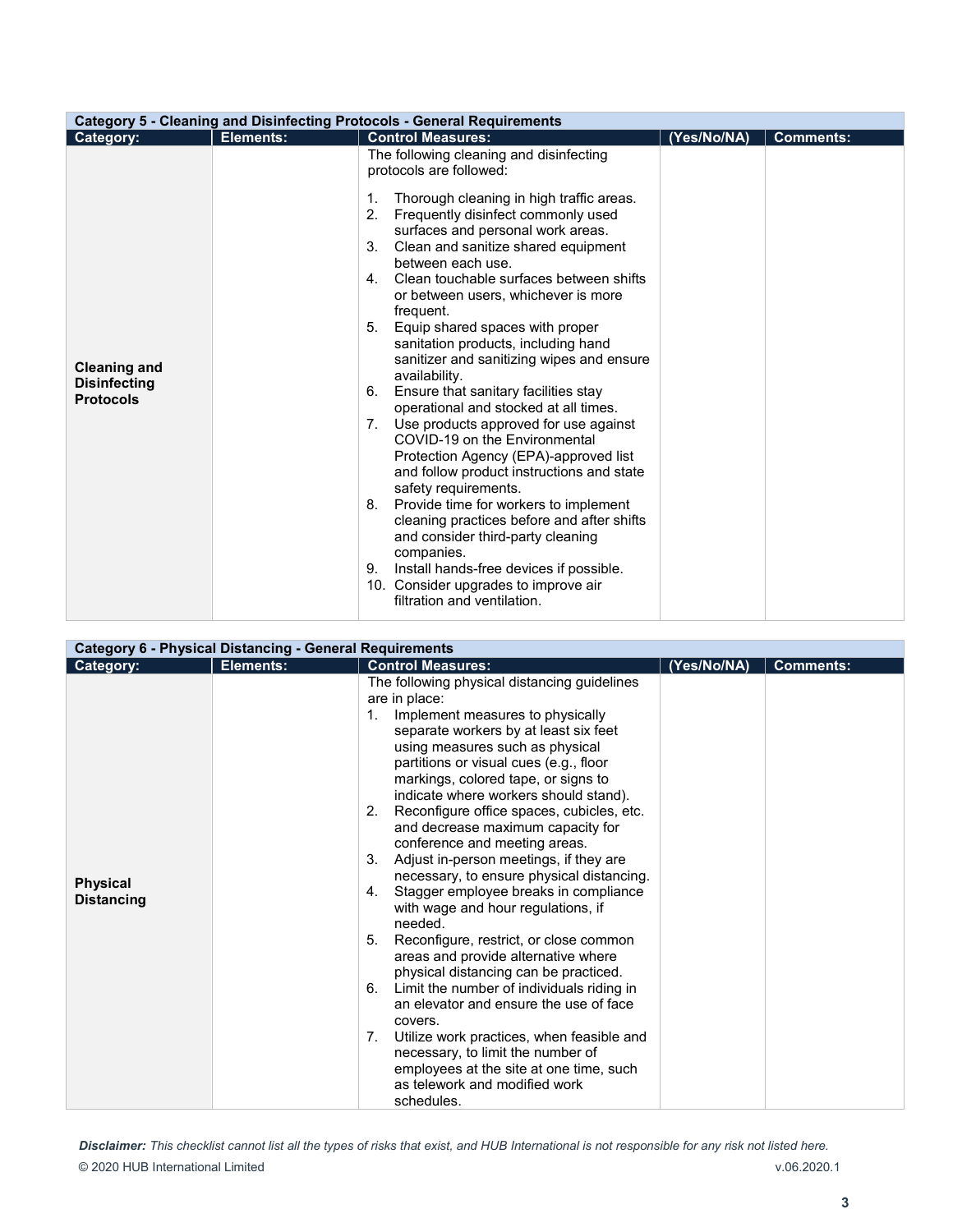|                     | <b>Category 7 - Engineering Controls</b> |                                                                                                                       |             |                  |  |
|---------------------|------------------------------------------|-----------------------------------------------------------------------------------------------------------------------|-------------|------------------|--|
| Category:           | Elements:                                | <b>Control Measures:</b>                                                                                              | (Yes/No/NA) | <b>Comments:</b> |  |
| <b>Office Areas</b> | Doors                                    | Automatic / no touch door opening devices<br>are provided for doors. Disposable wipes are<br>provided at doors.       |             |                  |  |
|                     |                                          | "Enter only" and "exit only" points are used to<br>maintain social distancing (greater than 6<br>feet) when possible. |             |                  |  |
|                     | Lobbies / Waiting<br>Areas               | All personnel are able to maintain social<br>distancing in lobbies and waiting areas. 6ft<br>spacing is delineated.   |             |                  |  |
|                     | Reception                                | Plexiglas is installed between the reception<br>and the guest.                                                        |             |                  |  |
|                     | <b>Vendors / Deliveries</b>              | A delivery drop-off point has been<br>designated.                                                                     |             |                  |  |
|                     |                                          | Vendors/visitors are restricted from entering<br>the facility.                                                        |             |                  |  |
|                     | Elevators                                | A maximum number of individuals per<br>elevator car has been set. e.g. Limit 2 people.                                |             |                  |  |
| <b>Restrooms</b>    |                                          | Bathroom fixtures have been closed off to<br>allow for social distancing.                                             |             |                  |  |

|                | <b>Category 8 - Administrative Controls</b> |                                                                                             |             |                  |  |  |
|----------------|---------------------------------------------|---------------------------------------------------------------------------------------------|-------------|------------------|--|--|
| Category:      | Elements:                                   | <b>Control Measures:</b>                                                                    | (Yes/No/NA) | <b>Comments:</b> |  |  |
|                |                                             | Appropriate signage is posted addressing<br>social distancing and PPE requirements.         |             |                  |  |  |
| <b>Signage</b> |                                             | Locations should include: Main entrances,<br>common alternate entrances, reception area,    |             |                  |  |  |
|                |                                             | break rooms, etc.                                                                           |             |                  |  |  |
|                |                                             | Occupancy restrictions per area have been<br>assessed and are posted.                       |             |                  |  |  |
|                |                                             | Signage is posted at entrances stating no one<br>with a fever or symptoms of COVID-19 is to |             |                  |  |  |
|                |                                             | be permitted on the premises.                                                               |             |                  |  |  |
|                |                                             | The number of people allowed in break areas                                                 |             |                  |  |  |
|                |                                             | is posted and communicated.                                                                 |             |                  |  |  |

| <b>Category 9 - Equipment and Specialty Items</b> |                                               |                                                                                                                                                                                                           |             |                  |
|---------------------------------------------------|-----------------------------------------------|-----------------------------------------------------------------------------------------------------------------------------------------------------------------------------------------------------------|-------------|------------------|
| Category:                                         | Elements:                                     | <b>Control Measures:</b>                                                                                                                                                                                  | (Yes/No/NA) | <b>Comments:</b> |
| <b>Personal Equipment</b>                         | Tools, headsets,<br>microphones and<br>radios | Equipment is cleaned and disinfected before<br>being issued and then at least once per day.                                                                                                               |             |                  |
|                                                   | Radios/walkie-<br>talkies                     | Equipment is issued to a single cast or crew<br>member and used exclusively by that cast or<br>crew member for the duration of production.                                                                |             |                  |
|                                                   | Shared equipment                              | Equipment is wiped down with disinfectant<br>between use and hand hygiene is performed<br>after handling.                                                                                                 |             |                  |
| <b>Vehicles</b>                                   |                                               | High-touch surfaces in vehicles (e.g.,<br>steering wheels, controls, seatbelts, door<br>handles, arm rests, etc.) are cleaned at least<br>once per day and prior to a change in<br>operator or passenger. |             |                  |
| Paper                                             |                                               | Use of paper is minimized.                                                                                                                                                                                |             |                  |
|                                                   |                                               | When paper scripts are unavoidable, they are<br>assigned to a specific individual, clearly<br>labeled with their name, and not shared<br>between others.                                                  |             |                  |

*Disclaimer: This checklist cannot list all the types of risks that exist, and HUB International is not responsible for any risk not listed here.* © 2020 HUB International Limited v.06.2020.1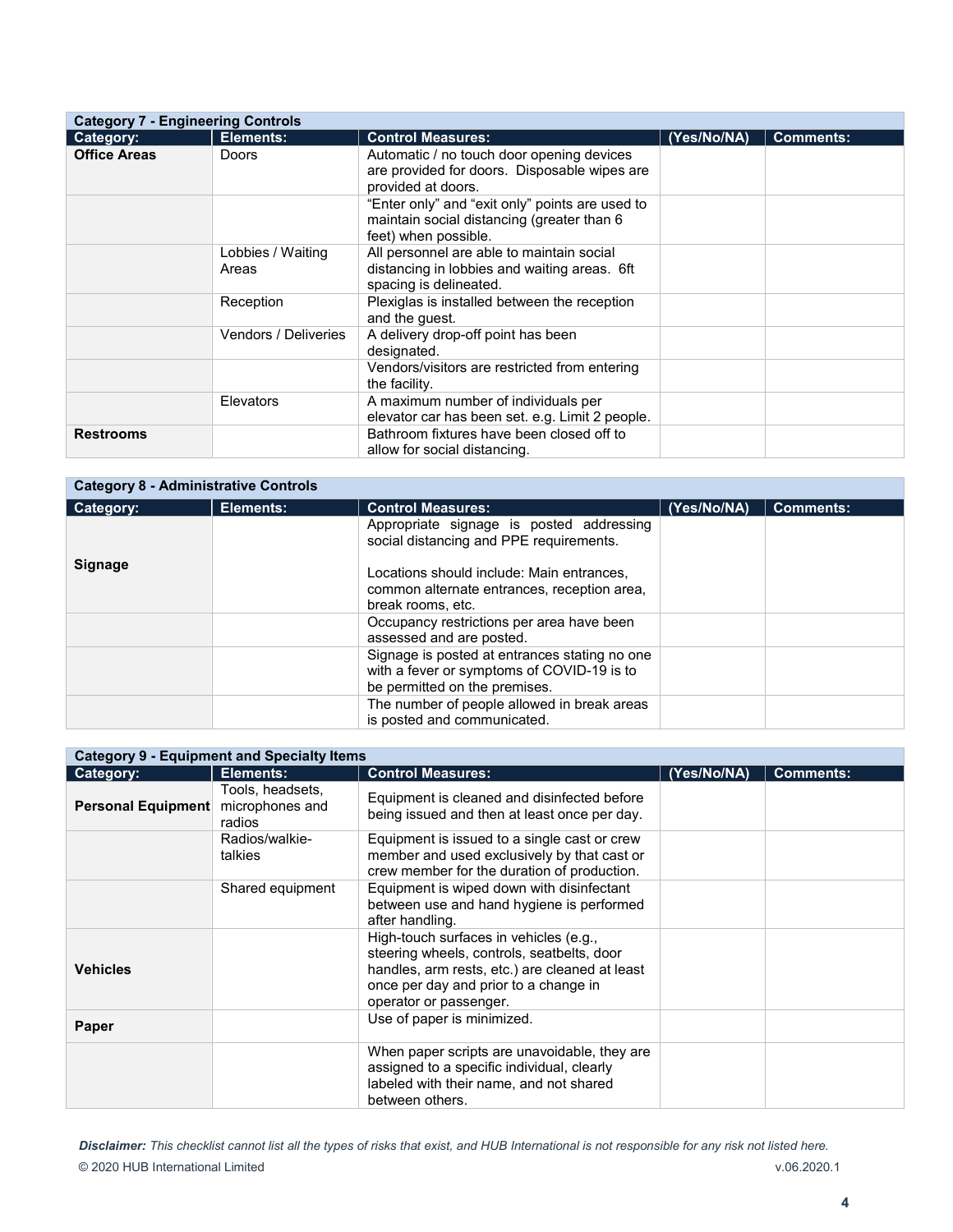| Crew lists, call sheets, production reports and<br>other similar documents are provided in<br>electronic form whenever possible.               |  |
|------------------------------------------------------------------------------------------------------------------------------------------------|--|
| When use of shared paperwork is required,<br>such as blueprints or editing binders, hand<br>hygiene before and after handling is<br>performed. |  |

| Category:       | <b>Category 10 - Food and Beverages</b><br>Elements: | <b>Control Measures:</b>                       | (Yes/No/NA) | <b>Comments:</b> |
|-----------------|------------------------------------------------------|------------------------------------------------|-------------|------------------|
|                 | Hygiene                                              | Those responsible for preparing and            |             |                  |
|                 |                                                      | distributing food wash hands with soap and     |             |                  |
| <b>Food and</b> |                                                      | water or hand sanitizer and wear gloves prior  |             |                  |
| <b>Beverage</b> |                                                      | to beginning food preparation and/or           |             |                  |
|                 |                                                      | distribution. Hand washing is performed        |             |                  |
|                 |                                                      | regularly throughout the shift.                |             |                  |
|                 |                                                      | Handwashing facilities and/or hand sanitizer   |             |                  |
|                 |                                                      | is readily accessible at the entrance of any   |             |                  |
|                 |                                                      | designated eating area and used when           |             |                  |
|                 |                                                      | entering and leaving the area.                 |             |                  |
|                 |                                                      | Break areas, microwaves, and dishes require    |             |                  |
|                 |                                                      | regular cleaning. All eating surfaces are      |             |                  |
|                 |                                                      | cleaned and disinfected before and after use   |             |                  |
|                 |                                                      |                                                |             |                  |
|                 |                                                      | Communal "buffet style" food service is        |             |                  |
|                 |                                                      | prohibited. This includes salad bars, trays of |             |                  |
|                 |                                                      | food/ice, or any food service that requires    |             |                  |
|                 |                                                      | sharing of utensils such as serving spoons or  |             |                  |
|                 |                                                      | tongs.                                         |             |                  |
|                 |                                                      | Meals and snacks are served in individually    |             |                  |
|                 |                                                      | packaged or wrapped portions. Shared           |             |                  |
|                 |                                                      | communal trays or bowls are not used.          |             |                  |
|                 |                                                      | Eating utensils are disposable and             |             |                  |
|                 |                                                      | individually wrapped. Single serve             |             |                  |
|                 |                                                      | condiments are used                            |             |                  |
|                 |                                                      | Drinks are individually packaged.              |             |                  |
|                 |                                                      |                                                |             |                  |
|                 |                                                      | If drinks are to be dispensed from a water     |             |                  |
|                 |                                                      | station, soda fountain, coffee machine or      |             |                  |
|                 |                                                      | similar equipment, receptacles don't come      |             |                  |
|                 |                                                      | into contact with dispensers.                  |             |                  |
|                 | <b>Physical Distancing</b>                           | Meal times are staggered in a manner           |             |                  |
|                 |                                                      | designed to avoid the gathering of large       |             |                  |
|                 |                                                      | groups in the same location at the same time.  |             |                  |
|                 |                                                      | Cast and crew are prohibited from leaving the  |             |                  |
|                 |                                                      | job site to obtain food during the course of   |             |                  |
|                 |                                                      | the workday.                                   |             |                  |
|                 |                                                      | Adequate eating space is provided to ensure    |             |                  |
|                 |                                                      | physical distancing can be maintained during   |             |                  |
|                 |                                                      | meal periods.                                  |             |                  |
|                 |                                                      | Off-production offices, meeting rooms and      |             |                  |
|                 |                                                      | other workspaces have infection control        |             |                  |
|                 |                                                      | protocols for use, especially when used for    |             |                  |
|                 |                                                      | providing impromptu meals, snacks and          |             |                  |
|                 |                                                      | coffee.                                        |             |                  |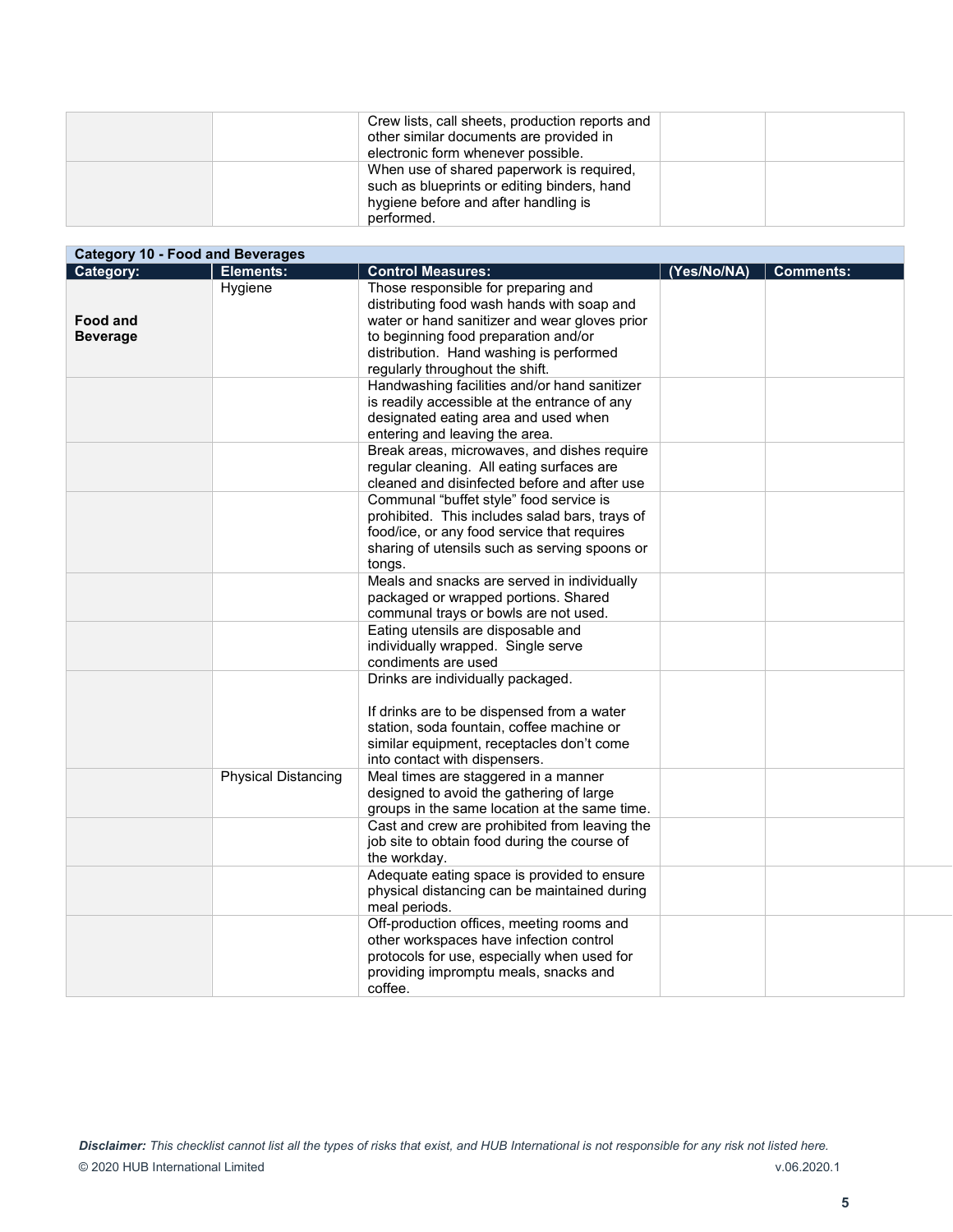| Food Delivery | If food is to be delivered to the job site.<br>designated individuals receive the delivery.                                           |
|---------------|---------------------------------------------------------------------------------------------------------------------------------------|
|               | Appropriate PPE is worn when interacting<br>with the delivery person and hand hygiene<br>performed after handling the delivery.       |
|               | Cast and crew who bring their own food are<br>encouraged to bring food that does not<br>require refrigeration or heating/microwaving. |

| <b>Category 11 - Unique Production-Specific Concerns</b>                                    |                                                                                                                                                                                                                           |                                                                                                                                                                                                                                                                                                                                                                                                                                           |             |                  |
|---------------------------------------------------------------------------------------------|---------------------------------------------------------------------------------------------------------------------------------------------------------------------------------------------------------------------------|-------------------------------------------------------------------------------------------------------------------------------------------------------------------------------------------------------------------------------------------------------------------------------------------------------------------------------------------------------------------------------------------------------------------------------------------|-------------|------------------|
| Category:                                                                                   | Elements:                                                                                                                                                                                                                 | <b>Control Measures:</b>                                                                                                                                                                                                                                                                                                                                                                                                                  | (Yes/No/NA) | <b>Comments:</b> |
| <b>Cast and Crew</b><br><b>Working in Close</b><br><b>Proximity to</b><br><b>Performers</b> | Hair stylists, make-<br>up artists, costume<br>designers,<br>costumers.<br>wardrobe<br>department<br>personnel, sound<br>technicians,<br>property persons,<br>studio teachers and<br>special effects<br>technicians, etc. | Task-specific controls such as the following<br>are in place:<br>1. Workspaces altered to permit physical<br>distancing.<br>2.<br>Entrants to trailers and other workspaces<br>are controlled.<br>Sufficient work time is allowed to follow<br>3.<br>safety protocols.<br>Cast and crew in close proximity wear a<br>4.<br>face mask and/or face shield at all times<br>and perform hand hygiene before and<br>after performing the task. |             |                  |
| <b>Special</b><br><b>Considerations for</b><br><b>Performers</b>                            | Performers                                                                                                                                                                                                                | Performers practice physical distancing and<br>use PPE whenever possible.                                                                                                                                                                                                                                                                                                                                                                 |             |                  |
|                                                                                             |                                                                                                                                                                                                                           | When maintaining physical distancing is not<br>possible and the performer cannot wear<br>appropriate PPE, contact is kept to the<br>shortest amount of time possible and the<br>other cast or crew member wears appropriate<br>PPE and observes hand hygiene practices.                                                                                                                                                                   |             |                  |
|                                                                                             |                                                                                                                                                                                                                           | The number of people involved in close<br>proximity with a performer is kept to a<br>minimum whenever possible.                                                                                                                                                                                                                                                                                                                           |             |                  |
|                                                                                             |                                                                                                                                                                                                                           | Stand-ins wear face coverings.<br>Shooting schedules are adjusted to minimize                                                                                                                                                                                                                                                                                                                                                             |             |                  |
|                                                                                             |                                                                                                                                                                                                                           | the amount of travel needed by performers.                                                                                                                                                                                                                                                                                                                                                                                                |             |                  |
|                                                                                             |                                                                                                                                                                                                                           | Visitors are limited unless their presence is<br>absolutely necessary. If visitors must be<br>present, they follow same guidance as cast<br>and crew.                                                                                                                                                                                                                                                                                     |             |                  |
| <b>Casting and</b><br><b>Auditions</b>                                                      |                                                                                                                                                                                                                           | Casting is conducted virtually via self-tape,<br>online video conference, or other applicable<br>technology when possible.                                                                                                                                                                                                                                                                                                                |             |                  |
|                                                                                             |                                                                                                                                                                                                                           | When other calls or live sessions are<br>necessary, there is sufficient space large<br>enough to accommodate physical distancing<br>in all directions.                                                                                                                                                                                                                                                                                    |             |                  |
|                                                                                             |                                                                                                                                                                                                                           | If performers will not be wearing PPE during<br>an audition, a Plexiglas partition or similar<br>barrier between the performers and those<br>observing the audition is provided and<br>cleaned between performances along with<br>any furniture, props, etc.<br>If no barrier is present, 6 feet of physical                                                                                                                              |             |                  |
|                                                                                             |                                                                                                                                                                                                                           | space is maintained between those<br>observing to those auditioning.                                                                                                                                                                                                                                                                                                                                                                      |             |                  |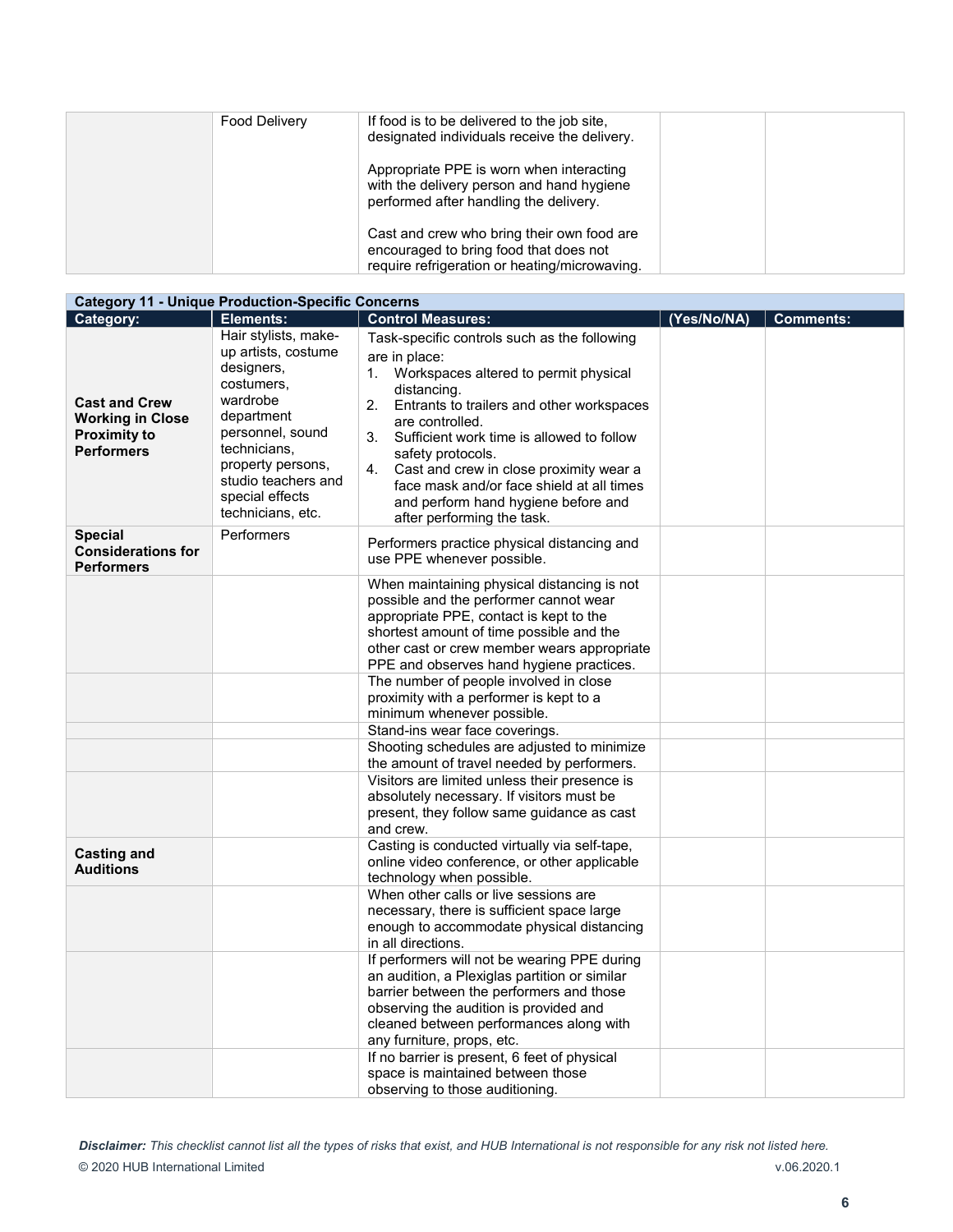|                          | No more than one individual is auditioning at<br>a time.                                                                                                                                        |  |
|--------------------------|-------------------------------------------------------------------------------------------------------------------------------------------------------------------------------------------------|--|
| <b>Minors</b>            | Personnel on set with a minor are limited to a<br>studio teacher and one guardian.                                                                                                              |  |
|                          | Physical distancing and face coverings are<br>used at all times on set, including in school<br>areas.                                                                                           |  |
|                          | Teachers wear face coverings, practice<br>frequent hand hygiene, and receive training<br>on COVID-19 prevention. Remote schooling<br>is made available when possible.                           |  |
|                          | Face coverings are not expected for minors<br>less than two years of age.                                                                                                                       |  |
| <b>Animal Performers</b> | Animal handlers/trainers receive training on<br>COVID-19 prevention and follow all rules<br>regarding hand hygiene, physical distancing<br>and PPF.                                             |  |
|                          | Animals are prohibited from being handled by<br>others except by those necessary for<br>shooting a scene. Hand hygiene is<br>performed before and after handling animals.                       |  |
|                          | Other animals not involved in production<br>such as personal pets are kept off sets.                                                                                                            |  |
| <b>Transportation</b>    | Private (i.e., self-drives) or production-<br>provided transportation to and from sets,<br>offices and locations is used instead of mass<br>transit/public transportation whenever<br>possible. |  |
|                          | All drivers and passengers wear face<br>coverings and maintain social distancing<br>when possible.                                                                                              |  |
|                          | High-touch surfaces in vehicles are cleaned<br>and disinfected frequently throughout the<br>day.                                                                                                |  |

| <b>Category 12 - Filming on Location</b> |           |                                                                                                                                                                                                                    |             |                  |
|------------------------------------------|-----------|--------------------------------------------------------------------------------------------------------------------------------------------------------------------------------------------------------------------|-------------|------------------|
| Category:                                | Elements: | <b>Control Measures:</b>                                                                                                                                                                                           | (Yes/No/NA) | <b>Comments:</b> |
| <b>Outdoor Locations</b>                 |           | Locations are prioritized where access can<br>be secured and members of the production<br>can be kept away from the general public<br>when possible.                                                               |             |                  |
|                                          |           | The location provides sufficient space for<br>performing planned production activities<br>while adhering to physical distancing<br>recommendations.                                                                |             |                  |
|                                          |           | Access to hand-washing facilities and mobile<br>hand hygiene stations is provided.                                                                                                                                 |             |                  |
|                                          |           | During inclement weather, adequate shelter<br>facilities such as tents are provided to allow<br>physical distancing of cast and crew.                                                                              |             |                  |
| <b>Indoor Locations</b>                  |           | Locations are avoided that recently have<br>been occupied or used by people who may<br>have been infected with COVID-19 unless a<br>"deep clean" has been performed.                                               |             |                  |
|                                          |           | If an occupied location is required for<br>shooting, the occupants are asked about<br>signs/symptoms of COVID-19 and must<br>vacate the premises for proper cleaning and<br>sanitizing prior to occupancy by crew. |             |                  |